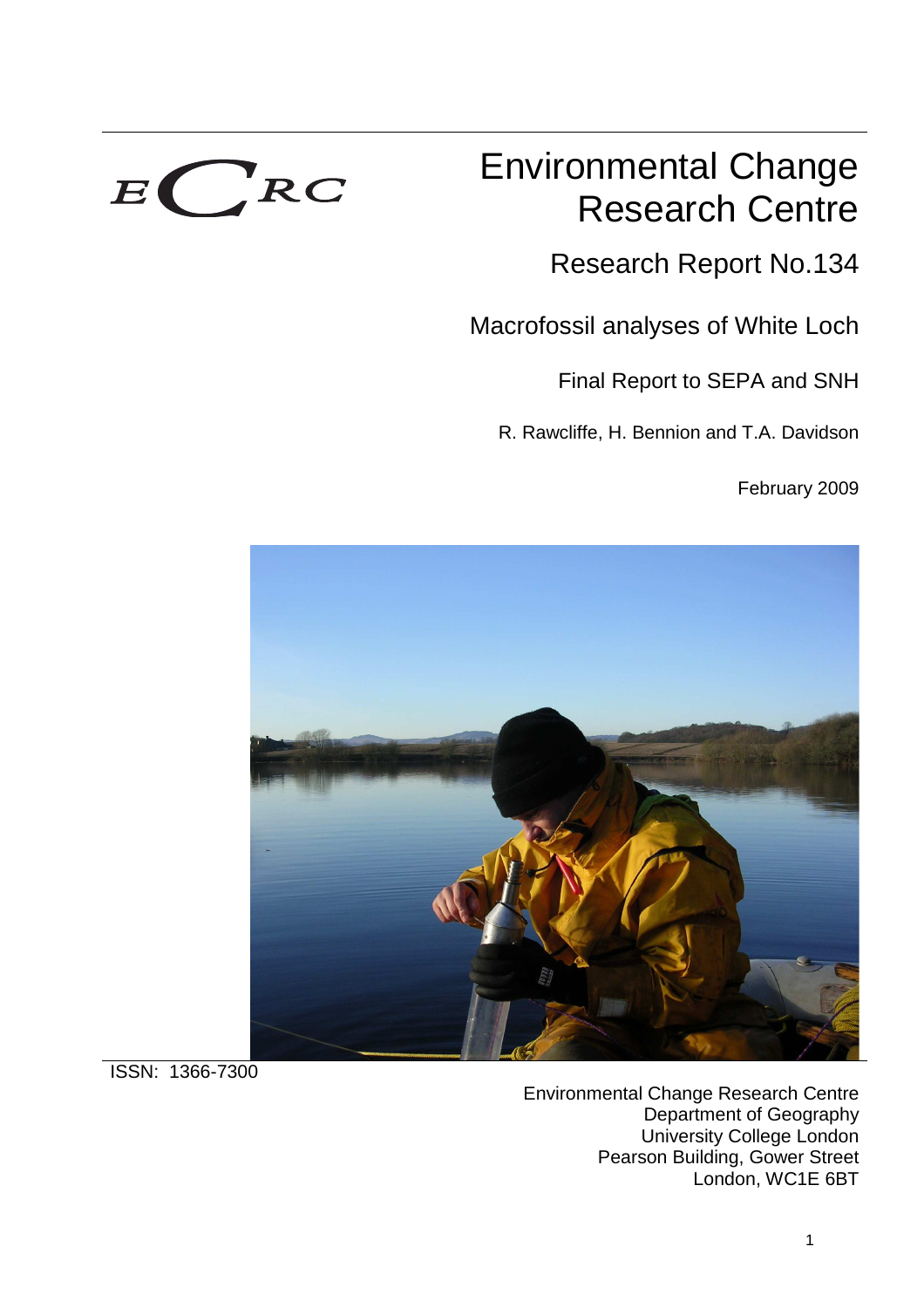#### **Executive summary**

This is the final report to the Scottish Environment Protection Agency and Scottish Natural Heritage on the 'Macrofossil analyses of White Loch'. The work was conducted as a follow up to a larger palaeoecological study of seven mesotrophic lochs. The aim of the original project was to employ multi-proxy palaeoecological methods (diatoms, Cladocera, plant macrofossils) to define reference conditions and to assess ecological changes in the seven lochs over approximately the last 100-150 years and hence to provide valuable information to assist with the development of environmental improvement plans for these sites. The study sites were Tangy Loch, Loch Nan Gad, Loch a Phuill, Loch Flemington, Monk Myre, White Loch and Monzievaird. These are all sites of high conservation interest currently or having once supported the biodiversity priority species Najas flexilis (slender naiad) or Potamogeton rutilis (Shetland pondweed).

Sediment cores were collected from the lochs in January-February 2006. In the first phase of the project macrofossil analysis was carried out at only four sites to determine changes in the aquatic plant communities. At White Loch there were marked changes in the diatom and Cladocera assemblages but macrofossil analysis was not carried out. Therefore, in the present study we fill this gap and analyse plant and animal macrofossils in an undated littoral core from White Loch to further assess ecological changes, particularly in the aquatic plant community.

In summary, all of the biological elements experience marked and synchronous changes over the period represented by the White Loch cores, indicative of enrichment. The data suggest that the present day plant community has few taxa in common with those observed in the reference assemblages, having experienced the loss of Isoetes lacustris and a reduction in charophytes, with elodeids becoming the dominant component of the aquatic vegetation.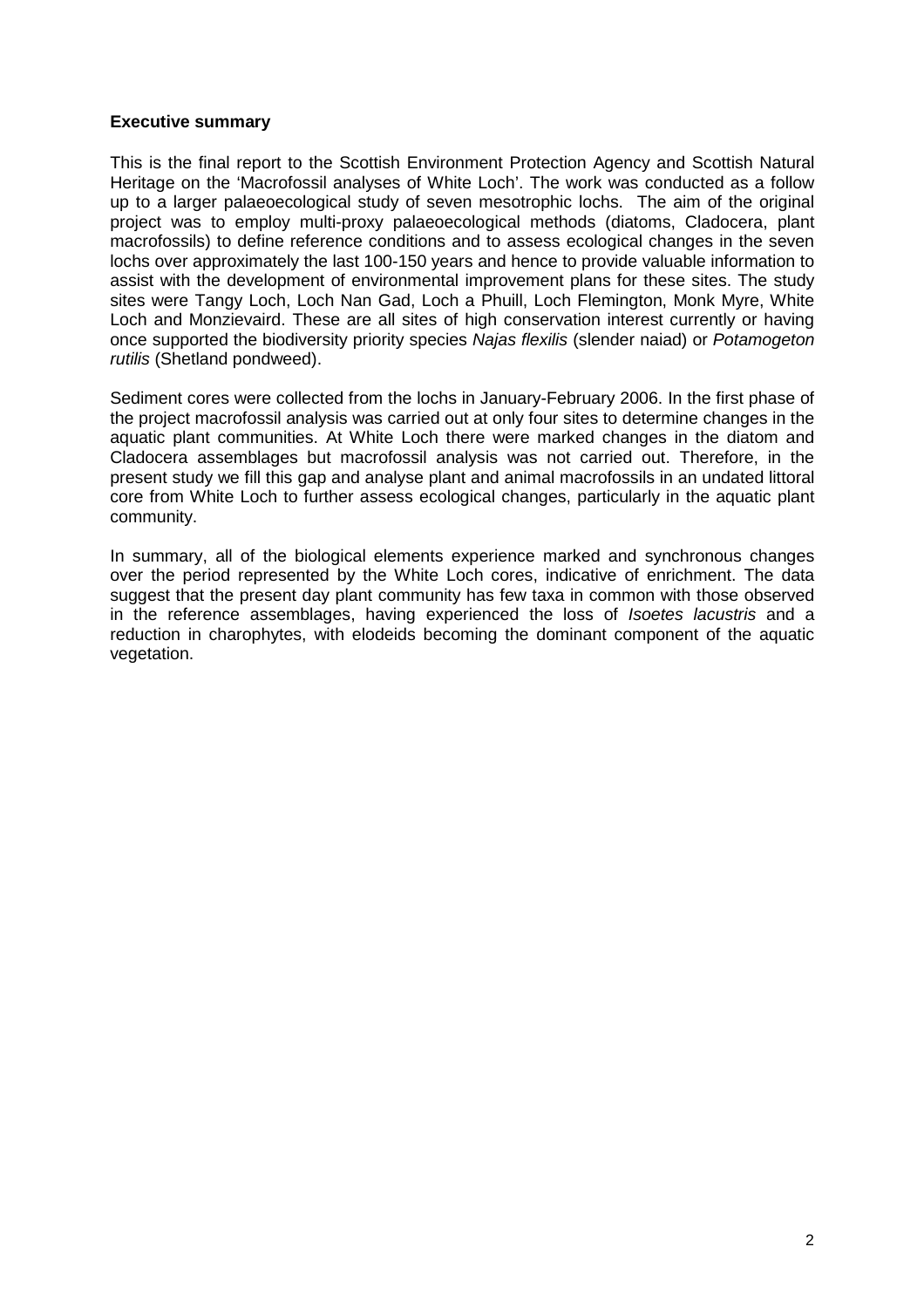# **List of contributors**

# **Ruth Rawcliffe, Helen Bennion, Tom Davidson**

ENSIS Ltd. / Environmental Change Research Centre University College London Pearson Building Gower Street London WC1E 6BT

Cover photograph: Piston coring at White Loch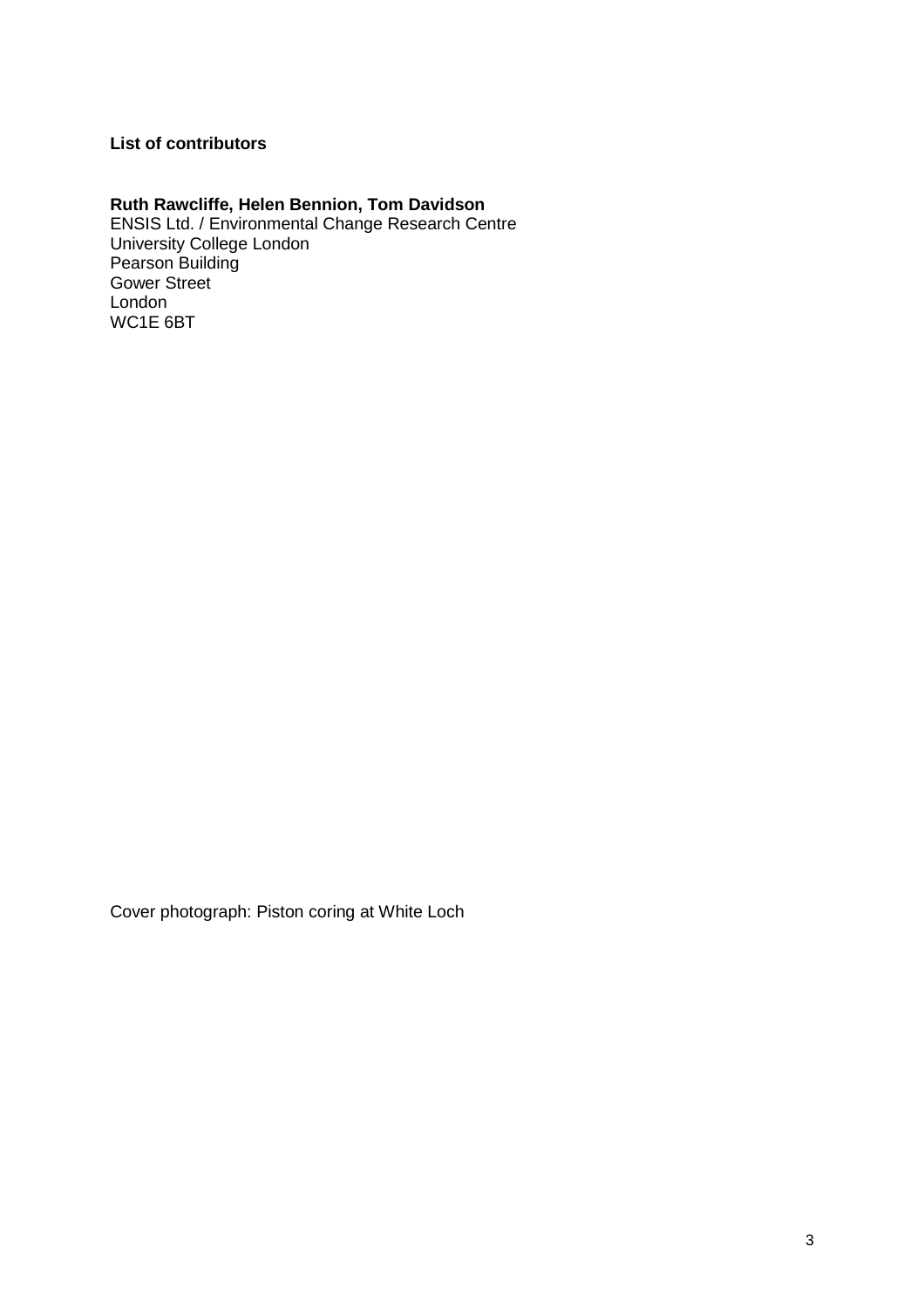| <b>Table of Contents</b>                                                                                                                                                                                                                                                                                      | Page                                                         |
|---------------------------------------------------------------------------------------------------------------------------------------------------------------------------------------------------------------------------------------------------------------------------------------------------------------|--------------------------------------------------------------|
| <b>Executive summary</b><br><b>List of Contributors</b><br><b>Table of Contents</b><br><b>List of Figures</b><br><b>List of Tables</b>                                                                                                                                                                        | 2<br>3<br>$\overline{4}$<br>$\overline{4}$<br>$\overline{4}$ |
| <b>SPECIFICATION AND OBJECTIVES</b>                                                                                                                                                                                                                                                                           | 5                                                            |
| <b>METHODS</b><br>Core collection and extrusion<br>Macrofossil analyses<br>Data analysis                                                                                                                                                                                                                      | 5<br>5<br>5<br>6                                             |
| <b>RESULTS</b><br><b>Plant macrofossils</b><br>Zooplankton ephippia                                                                                                                                                                                                                                           | $\overline{7}$<br>$\overline{7}$<br>8                        |
| <b>DISCUSSION</b>                                                                                                                                                                                                                                                                                             | 8                                                            |
| <b>References</b>                                                                                                                                                                                                                                                                                             | 14                                                           |
| <b>List of Figures</b><br>Figure 1 Percentage dry weight and organic matter profiles of WHIE2<br>Figure 2 Summary plant macrofossil diagram for WHIE2<br>Figure 3 Summary zooplankton ephippia diagram for WHIE2<br>Figure 4 Summary diatom diagram for WHIE1<br>Figure 5 Summary Cladocera diagram for WHIE1 | $\overline{7}$<br>10<br>11<br>12 <sup>2</sup><br>13          |
| <b>List of Tables</b><br>Table 1 Results of the plant macrofossil analysis on WHIE1                                                                                                                                                                                                                           | $\overline{7}$                                               |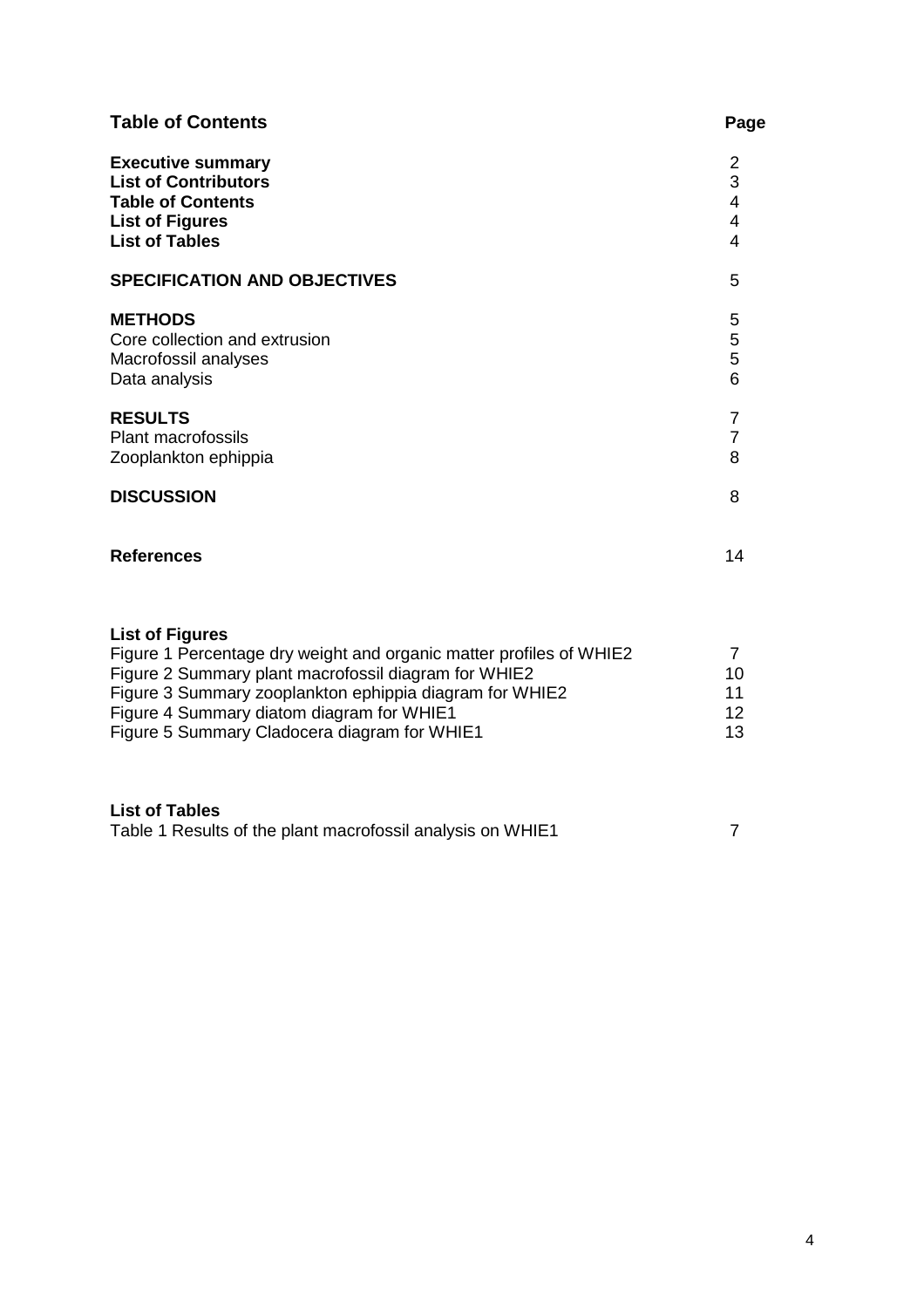#### **SPECIFICATION AND OBJECTIVES**

The aim of the project was to employ macrofossil analyses to an existing littoral core from White Loch to define reference conditions and to assess ecological changes and hence to provide valuable information to assist with development of environmental improvement plans for the site. The work was conducted as a follow up to a larger multi-proxy palaeoecological study of seven mesotrophic lochs (Tangy Loch, Loch Nan Gad, Loch a Phuill, Loch Flemington, Monk Myre, White Loch and Monzievaird) (Bennion et al., 2008). These are all sites of high conservation interest currently or having once supported the biodiversity priority species Najas flexilis (slender naiad) or Potamogeton rutilis (Shetland pondweed).

In the original study, diatom data indicated that White Loch formerly supported a diverse, largely non-planktonic community typical of a mesotrophic loch. However, the diatom flora underwent changes associated with enrichment, initially in ~1980 with a further phase in the late 1990s, resulting in an increase in the planktonic component. The Cladocera data indicated that plants have been abundant throughout the period represented by the core and that a diverse plant community is likely to be present today. Nonetheless, it was concluded that the shifts may reflect a change in the species composition of the submerged macrophyte flora. Macrofossil analysis was not carried out on the White Loch core in the original project and therefore the aim of the current study was to conduct analyses of plant and animal macrofossils to further assess ecological changes, particularly in the aquatic plant community.

#### **METHODS**

#### **Core collection and extrusion**

Two sediment cores were collected from White Loch using a piston corer on 30 January 2006. The open water core, WHIE1 (88 cm in length), was retrieved in 11.2 m water depth at NO 169686, 42937 and was radiometrically dated and analysed in the original project for diatoms and Cladocera (Bennion et al., 2008). The littoral core, WHIE2 (98 cm in length), was retrieved in 1.64 m water depth at NO 17090, 42848 and is here analysed for macrofossils. The WHIE2 core was not dated and therefore the period represented by the macrofossil record is unknown.

The cores were extruded in the field at 1 cm intervals and any visible stratigraphic changes were noted. The percentage dry weight (%DW) which gives a measure of the water content of the sediment, and percentage loss on ignition (%LOI) which gives a measure of the organic matter content, were determined in the laboratory on alternate samples from each core by standard techniques (Dean, 1974).

#### **Macrofossil analyses**

For the macrofossil analysis ten levels from WHIE2 were examined. A measured volume of sediment ( $\sim$ 30 cm<sup>3</sup>, the exact volume was assessed using water displacement) was analysed for each level. Samples were sieved at 350 and 125 microns and the residues from each were transferred using distilled water to plastic vials for storage. The entire residue from the 350 micron sieve was examined under a stereomicroscope at magnifications of x10-40 and plant and animal macrofossils (zooplankton ephippia) were identified and enumerated. A quantitative sub-sample, approximately one fifth of the sample, from the 125 micron sieve sample was analysed for smaller remains such as leaf spines. All plant material was identified by comparison with herbarium documented reference material. It was not always possible to ascribe remains to species level, thus in some cases an aggregate group of species corresponding to the highest possible taxonomic resolution was used. For example, Potamogeton pusillus agg. included remains of P. pusillus and P. berchtoldii. The data are presented as numbers of remains per 100  $\text{cm}^3$  of wet sediment.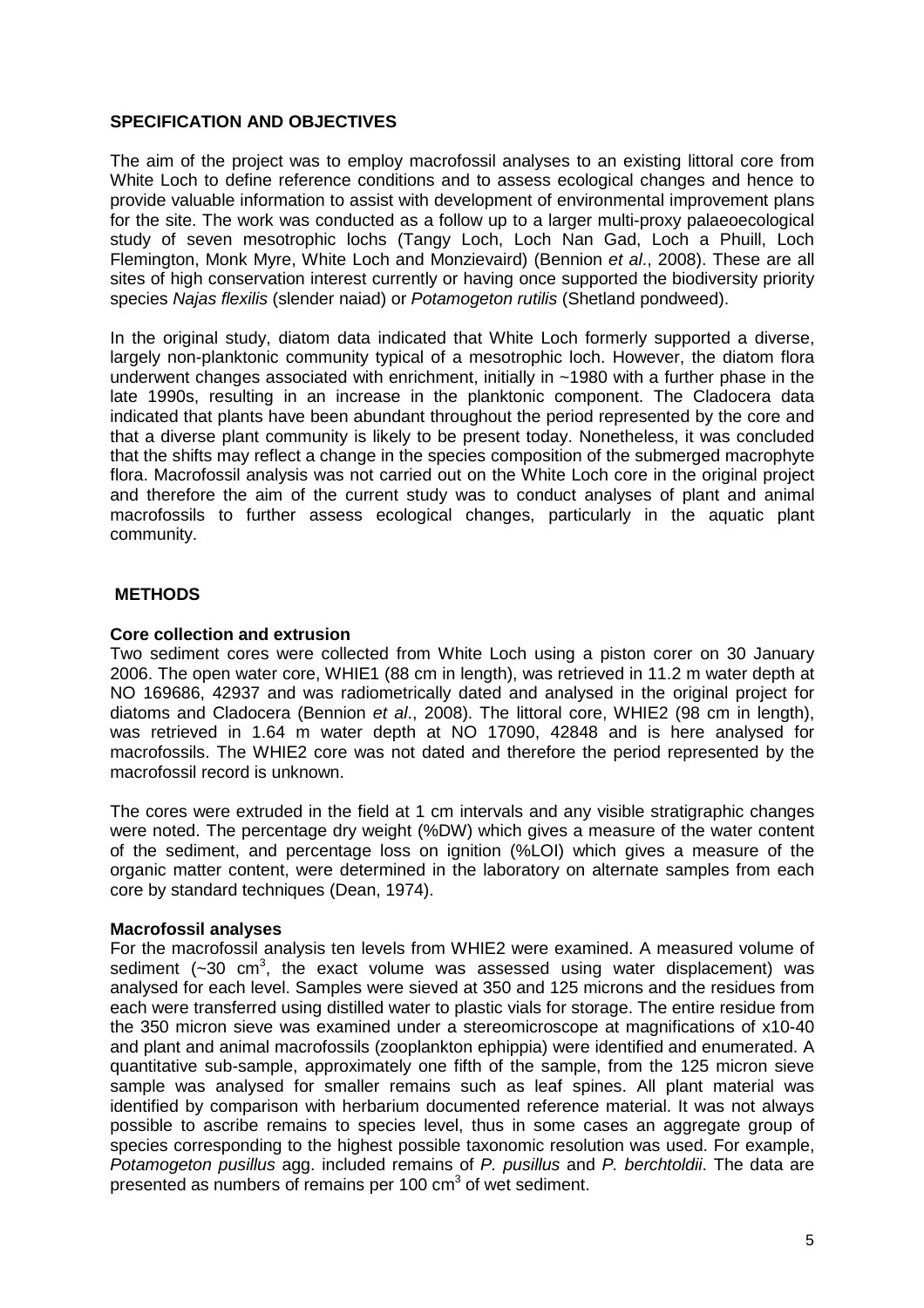#### **Data analysis**

Summary statistics of the plant macrofossil data, including the number of taxa observed and the Hill's N2 diversity score (Hill & Gauch, 1980), were calculated for each sample in the core. The results of the macrofossil analyses were plotted as stratigraphic diagrams using C2 (Juggins, 2003) for the plant remains and the zooplankton ephippia. Cluster analysis was performed on the core data to identify the major zones in the macrofossil profiles using CONISS (Grimm, 1987), implemented by TGView version 2.0.2 (Grimm, 2004). CONISS is a program for stratigraphically constrained cluster analysis by the method of incremental sum of squares. Zones are illustrated on the stratigraphic plots to facilitate description of the major compositional changes.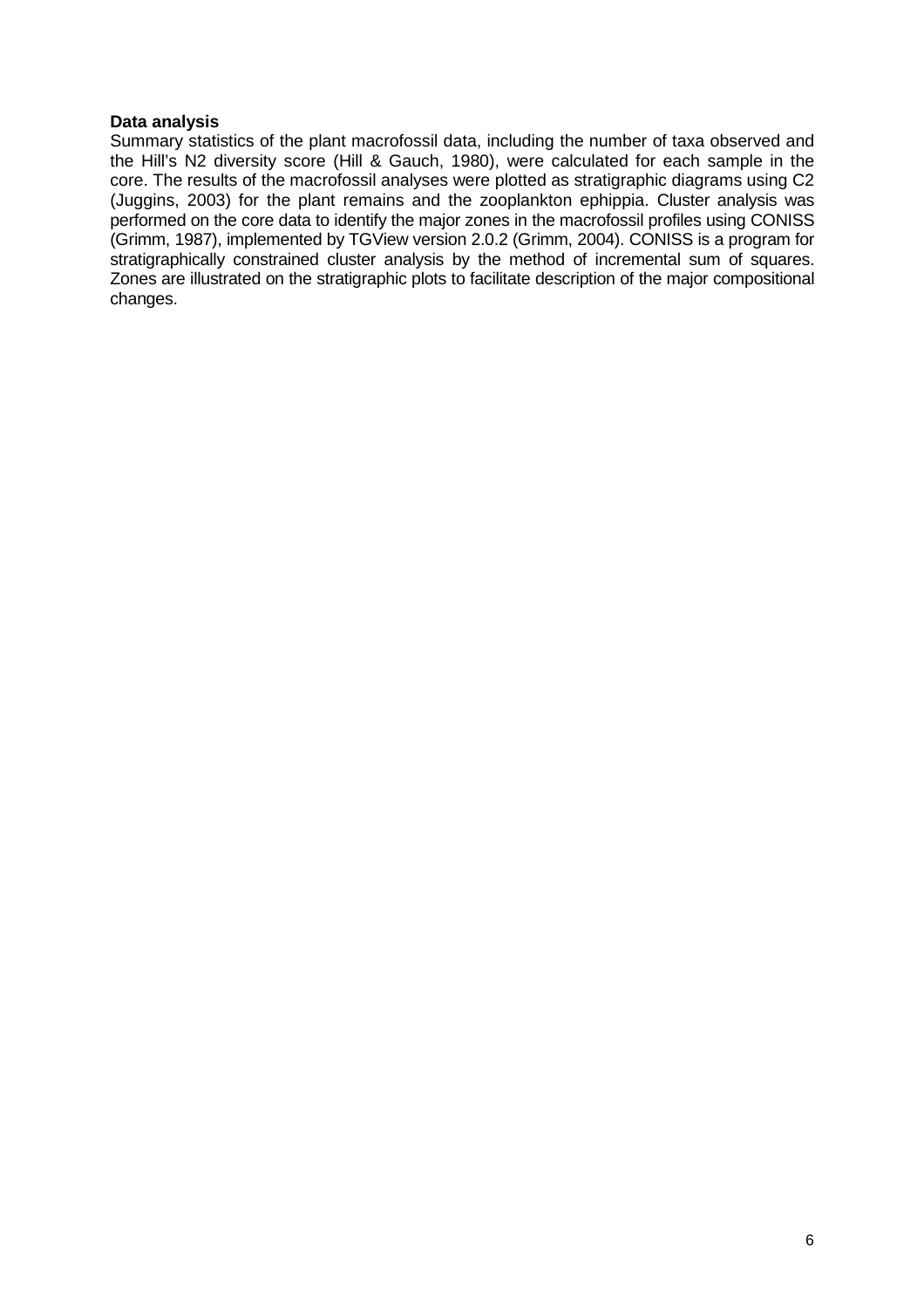# **RESULTS**

#### **Core description**

The littoral core, WHIE2, was comprised of inorganic sediments in the section below 40 cm (%LOI ~10%). There was a rapid increase in organic matter to a peak of ~40% at ~25 cm, and a subsequent decrease in organic matter to values of ~30% in the upper 25 cm of the core (Figure 1).

**Figure 1 Percentage dry weight and organic matter profiles of WHIE2** 



#### **Plant macrofossils**

Initial screening indicated that plant macrofossils were present throughout the core. In the absence of dating, ten sub-samples were selected for analysis at 10 cm intervals from the surface to 90 cm sediment depth (Table 1). The number of taxa per sample was not especially diverse, ranging from six to ten.

| Table 1 Results of the plant macrofossil analysis on WHIE2 |
|------------------------------------------------------------|
|------------------------------------------------------------|

| <b>Depth</b><br>(cm) | No taxa | N <sub>2</sub> |
|----------------------|---------|----------------|
| 1                    | 6       | 4.57           |
| 10                   | 8       | 4.80           |
| 21                   | 8       | 3.91           |
| 31                   | 10      | 2.70           |
| 41                   | 8       | 2.55           |
| 51                   | 6       | 3.59           |
| 61                   | 6       | 4.27           |
| 71                   | 10      | 7.24           |
| 79                   | 6       | 3.69           |
| 90                   | 6       | 1.15           |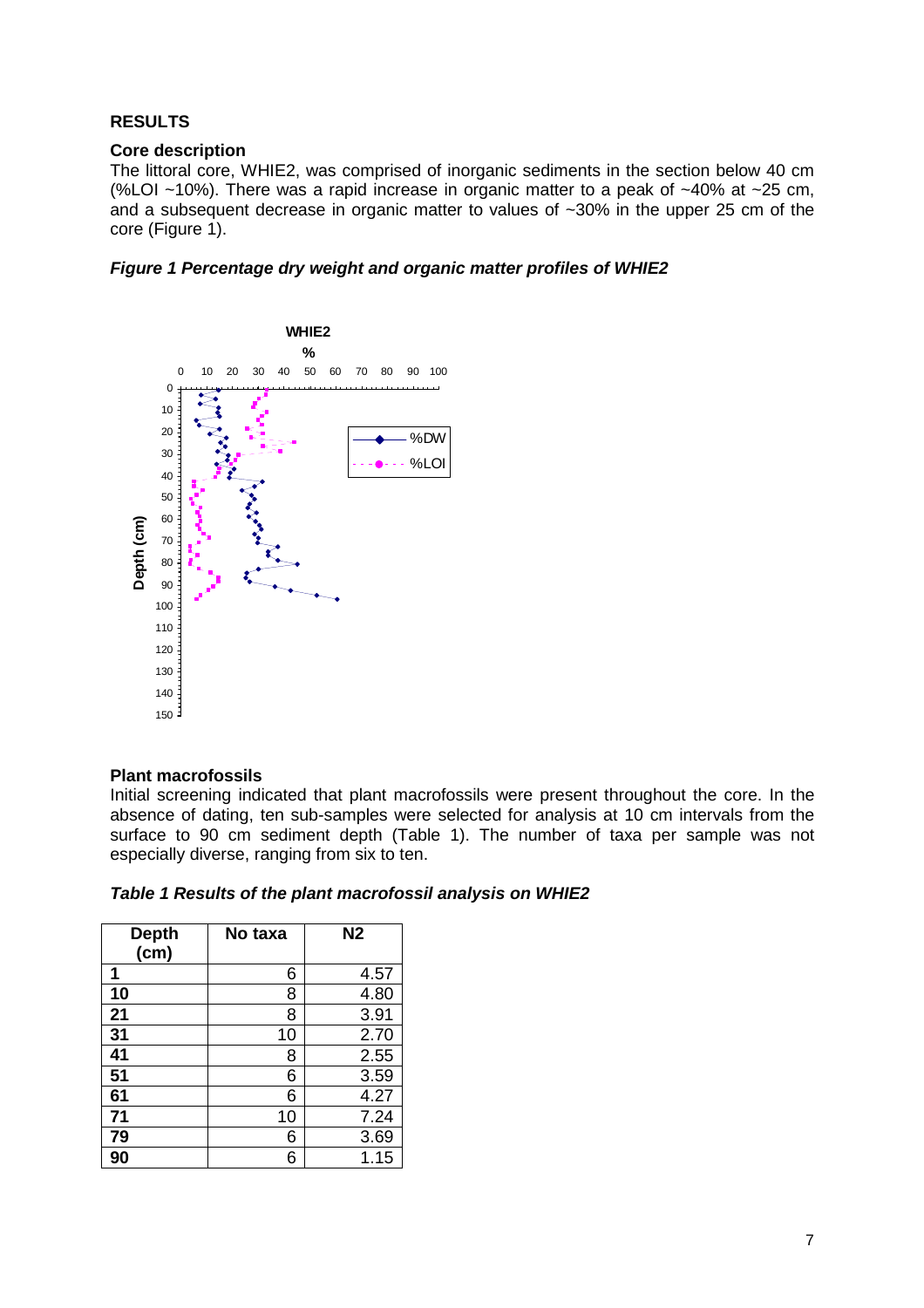The cluster analysis identified four major zones in the plant macrofossil record (Figure 2).

#### Zone 1 (90 cm sample)

Ranunculus sect. Batrachium and terrestrial mosses dominated the lowermost sample. Chara and Nitella oospores were also present in relatively low abundances.

#### Zone 2 (41-79 cm)

Nitella and Chara oospores dominated the aquatic macrophyte assemblage in this zone, with Isoetes lacustris also prevalent. The occurrence of terrestrial mosses declined, whilst Juncus and Carex seeds were abundant (data not shown).

#### Zone 3 (21-31 cm)

Isoetes lacustris almost disappeared from the record, whilst Chara and Nitella oospores declined markedly although remained present at lower abundances. Callitriche seeds initially appeared in the macrofossil record at 31cm, as did Potamogeton pusillus agg. leaf tips and Potamogeton spp. seeds. Ranunculus sect. Batrachium reappeared at low abundance. Remains from terrestrial species such as *Larix, Betula* and Fagus were also found (data not shown).

#### Zone 4 (1-10 cm)

The species assemblage in the upper part of the core was dominated by Callitriche with presence of Potamogeton obtusifolius in reasonably high amounts. Remains of the marginal species *Epilobium* sp. were found, but no grass or sedge seeds were recorded.

#### **Zooplankton ephippia**

The cluster analysis identified two major zones in the zooplankton ephippia record (Figure 3). Ephippial remains were scarce below 41 cm (Zone 1) with only a small number of Daphnia hyalina agg. present. Above this depth (Zone 2) the remains of Daphnia hyalina agg. increased in abundance as did those of Ceriodaphnia spp., although remains of the latter were not present in the 10 cm sample. Daphnia pulex first occurred in the record at 21 cm and increased in abundance towards the surface, as did Simocephalus spp., a large-bodied species associated with plant beds.

#### **DISCUSSION**

The macrofossil data indicate that White Loch formerly supported a plant community typical of a relatively nutrient-poor loch with presence of Isoetes lacustris and several Charophytes (Chara and Nitella spp). This period coincides with the inorganic section of the core when organic matter content was less than 10%. Zooplankton ephippia were sparse in this lower section. The major shift in all groups occurred at ~40 cm in the core, the point at which the sediment becomes notably more organic. The remains of *Isoetes lacustris* disappear and the Characeae oospores decline in abundance above this depth. Conversely, Potamogeton and Callitriche taxa increase, and are particularly abundant in the two uppermost samples. This shift from isoetids and charophytes to larger canopy-forming elodeids reflects enrichment of the loch (e.g. Blindow, 1992). The changes in the plant community are synchronous with those in the zooplankton ephippia where a large increase in Daphnia (hyalina and pulex) and Ceriodaphnia occurs in the upper 40 cm, and the plant associated Alona spp and Simocephalus spp. both appear in the upper two samples.

The shifts in the macrofossil record accord well with the changes observed in the diatom and Cladocera data from the open water core (Bennion et al., 2008). The diatom data indicated that White Loch formerly supported a diverse, largely non-planktonic diatom community typical of a mesotrophic loch (Figure 4). However, the diatom flora underwent changes indicative of enrichment with an increase in several planktonic taxa typically found in more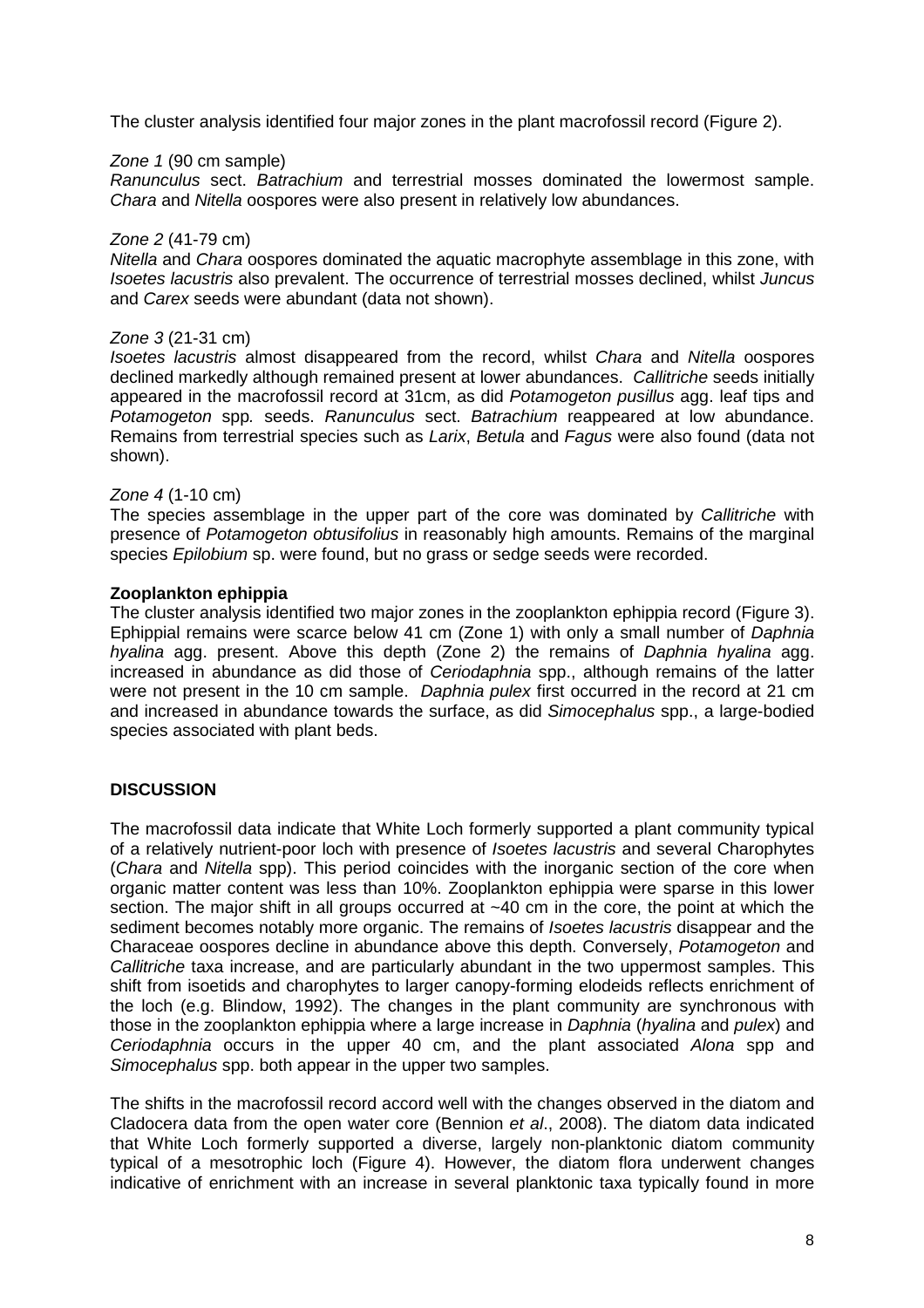productive waters from ~1980, followed by a further change in the late 1990s indicating a second phase of enrichment to more eutrophic conditions which appear to have prevailed for the last decade. The *Daphnia* ephippia data are in agreement with this, suggesting an increase in pelagic productivity reflecting more eutrophic conditions (Vadeboncoeur et al., 2003). The Cladocera assemblages of White Loch (chitinous remains) also experienced shifts, the timing of which was coincident with those in the diatom record (Figure 5). Most notably there was a shift to larger bodied pelagic species such as Bosmina coregoni in ~1980, and from ~1990 several plant-associated species increased suggesting an increase in plant biomass. Hence, the inferred enrichment and changes in plant abundance reported by Bennion et al. (2008) are here supported by the macrofossil data. The addition of plant macrofossil analyses to the palaeoecological dataset has confirmed that there have been marked changes in the composition of the aquatic plant community of White Loch.

Najas flexilis, the biodiversity priority species for White Loch, was last recorded in 1882. The species was absent from a snorkel survey carried out in 1999 (Wingfield *et al.*, 2004). However, it was recorded again in low abundance in June 2008 in one area on the southern side of the loch during a grapnel survey by Nick Stewart (N. Stewart, pers. comm.). Given the high inter-annual variation of the plant community and the unstable state of the loch, with occurrence of extensive algal blooms in some years, it may be difficult to find Najas flexilis using standard plant survey methods. Indeed in years when Chara rudis is abundant, there may be little suitable habitat for Najas flexilis (N. Stewart, pers. comm.). The remains of Najas flexilis were not found in the sediment core. This could be because the core does not extend back as far as the late 1800s when the species was last recorded although dating is required in order to establish this. Alternatively, Najas flexilis may have been rare in the past. Given that Najas flexilis is an annual, seeds are likely to be found in the sediment if the plant was frequently present in the loch.

Several taxa observed in recent plant surveys were captured in the uppermost part of the sediment record. For example, *Callitriche hermaphroditica* has been recorded regularly since 1997 (Nick Stewart, pers. comm.) and it is therefore likely that the Callitriche seeds found in our core are from this species. Potamogeton obtusifolius has been recorded in several years and its remains, both seeds and leaves, were found in the macrofossil record. Several other Potamogeton taxa have been recorded in surveys since 1997 including P. crispus, P. x nitens and P. pusillus but remains of these species were not found in the sediments. The plant surveys of SEPA (2005) and Nick Stewart (2003-2008) indicate that charophytes are still present in White Loch with several species recorded in recent vears including C. rudis, C. aspera, C. contraria, C. virgata and Nitella spp. Whilst Chara and Nitella oospores were observed in the upper zone of our core, the palaeoecological data suggest that there has been a decline in charophyte abundance. Unfortunately *Elodea canadensis* is also present in the loch and is abundant in some years. This species does not produce viable remains and is therefore not recorded in the macrofossil data.

In summary, all of the biological elements experience marked and synchronous changes over the period represented by the cores, indicative of enrichment. The data suggest that the present day plant community has few taxa in common with those observed in the reference assemblages, having experienced the loss of Isoetes lacustris and a reduction in charophytes, with elodeids becoming the dominant component of the aquatic vegetation.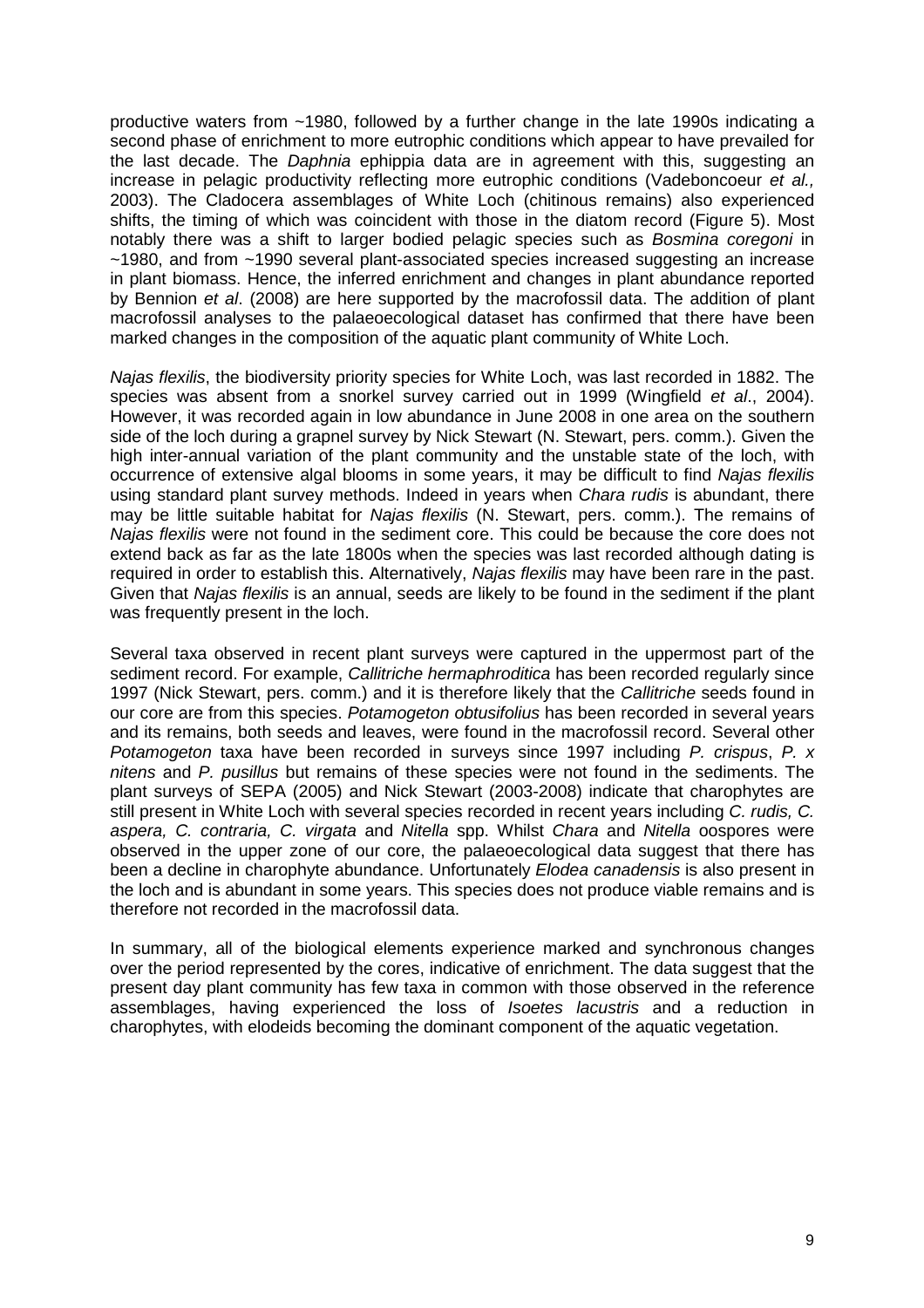

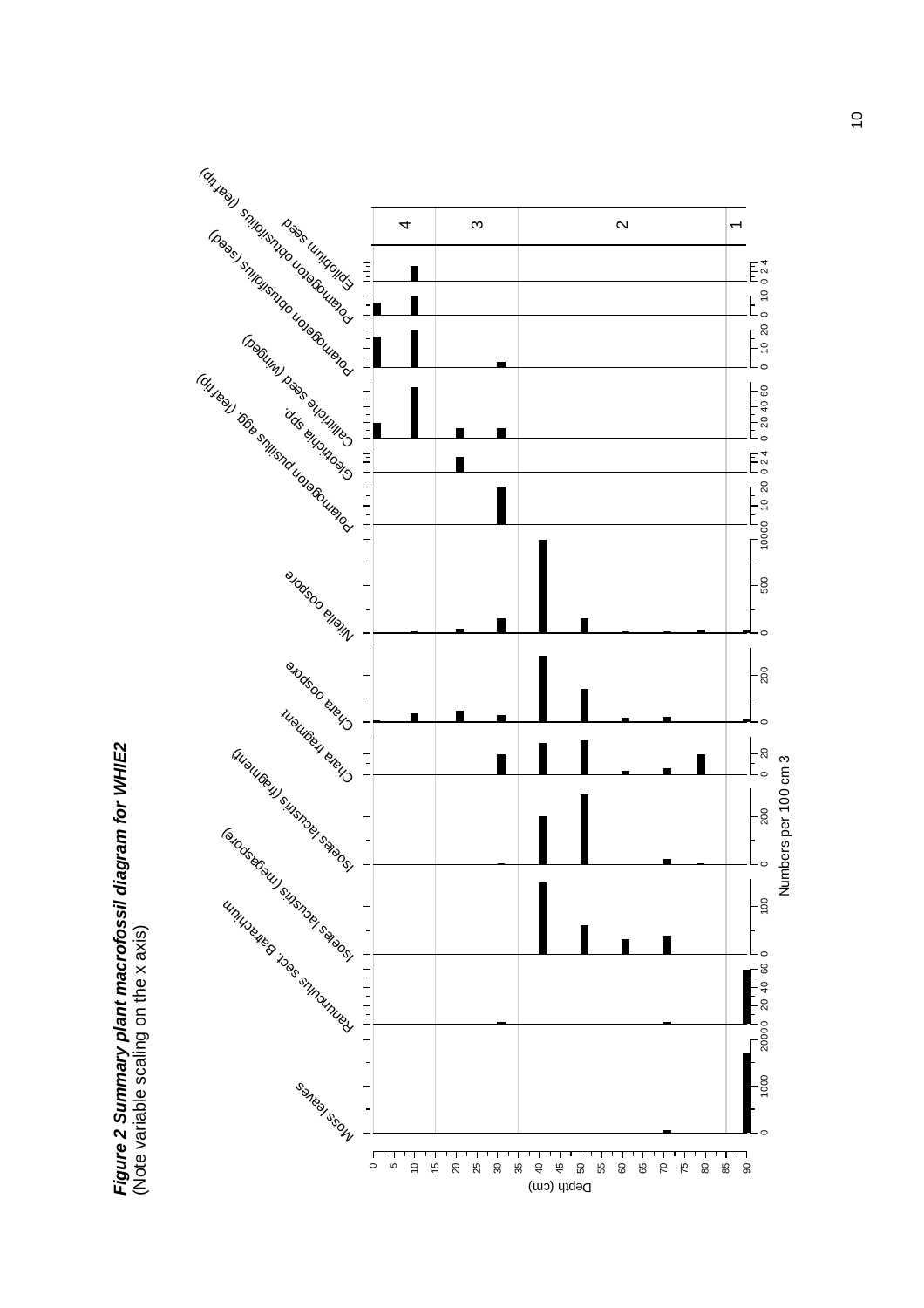Figure 3 Summary zooplankton ephippia diagram for WHIE2<br>(Note variable scaling on the x axis) **Figure 3 Summary zooplankton ephippia diagram for WHIE2**  (Note variable scaling on the x axis)

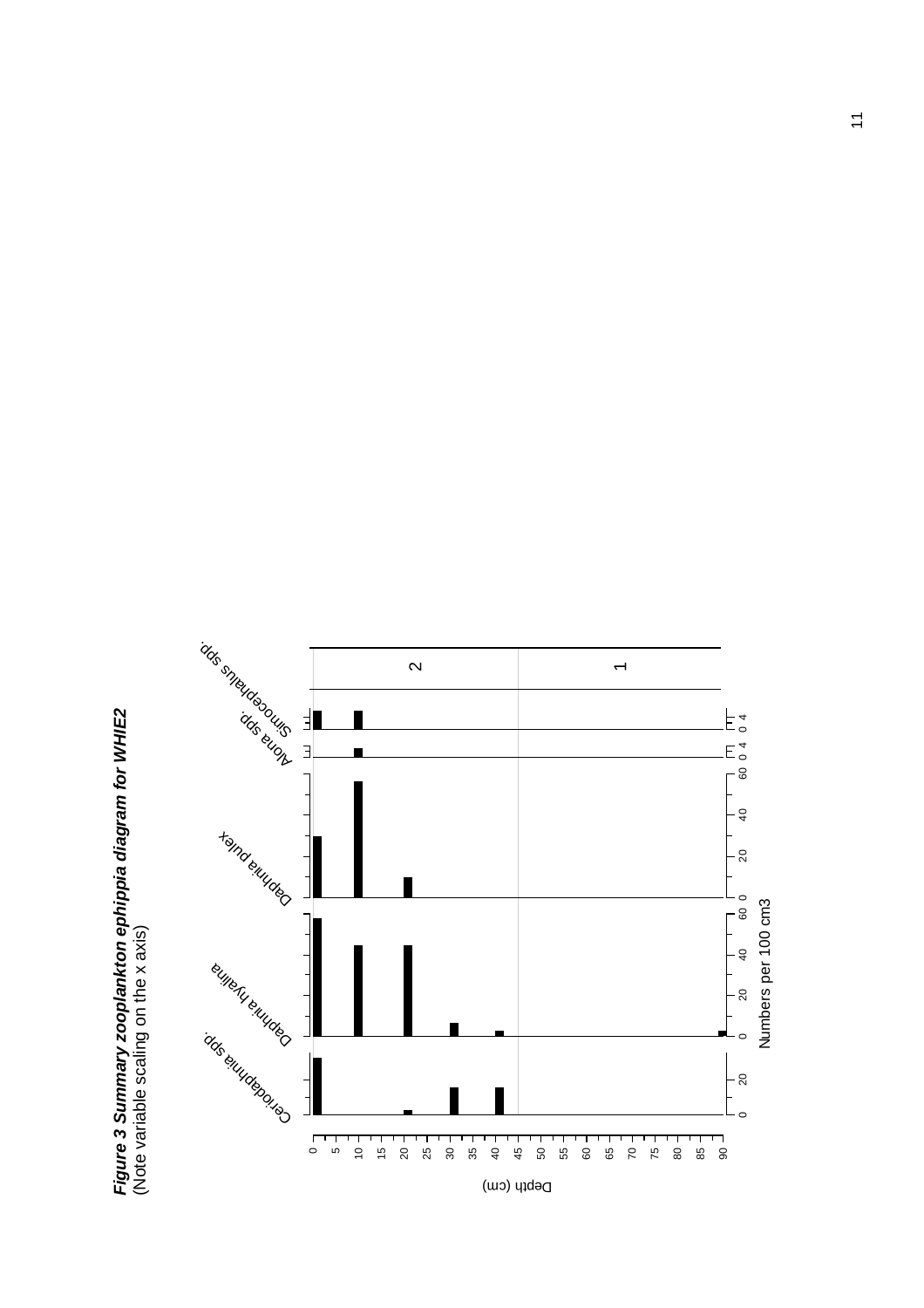

 **Figure 4 Summary diatom diagram of WHIE1**  Figure 4 Summary diatom diagram of WHIE1<br>(from Bennion et al., 2008)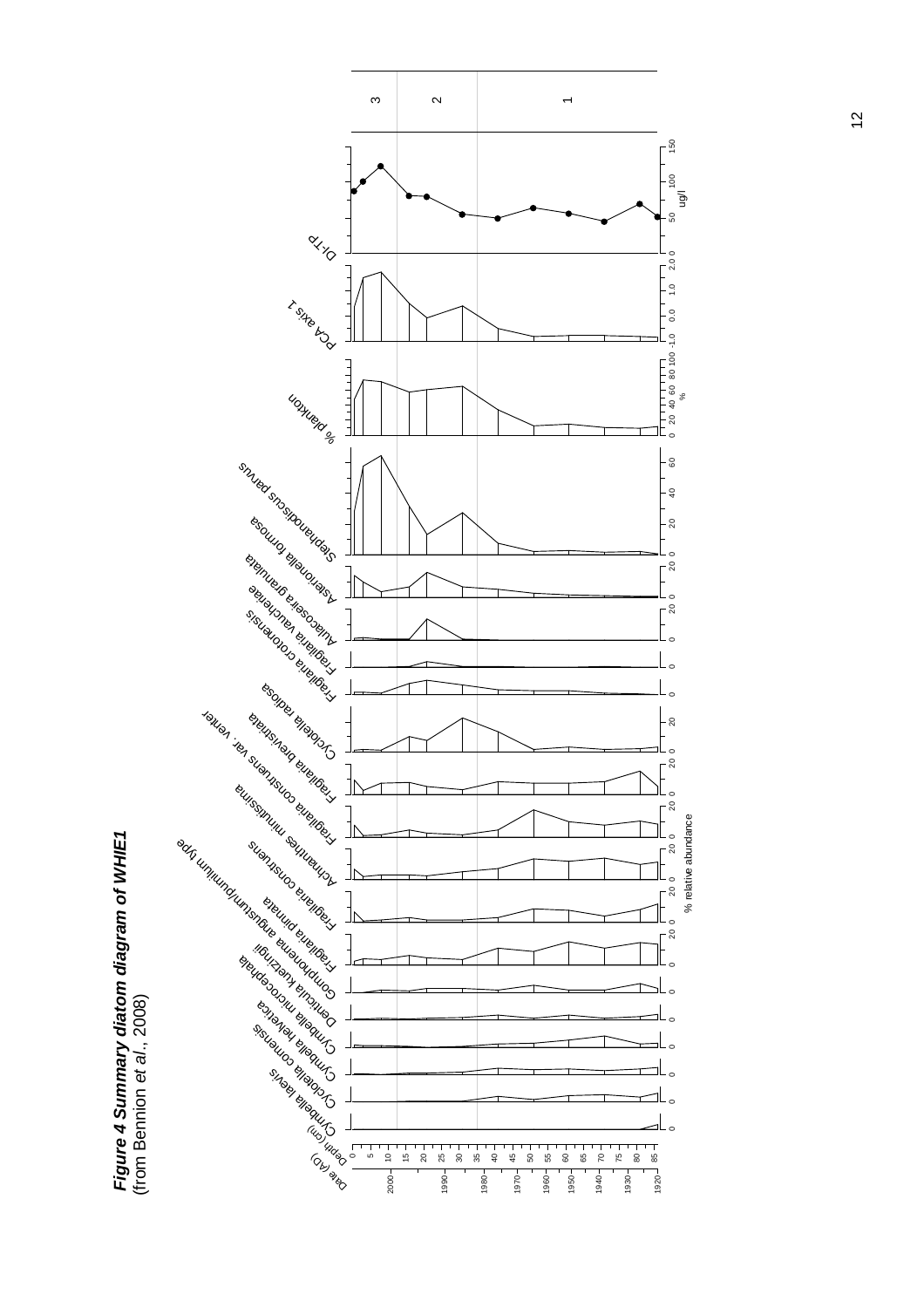